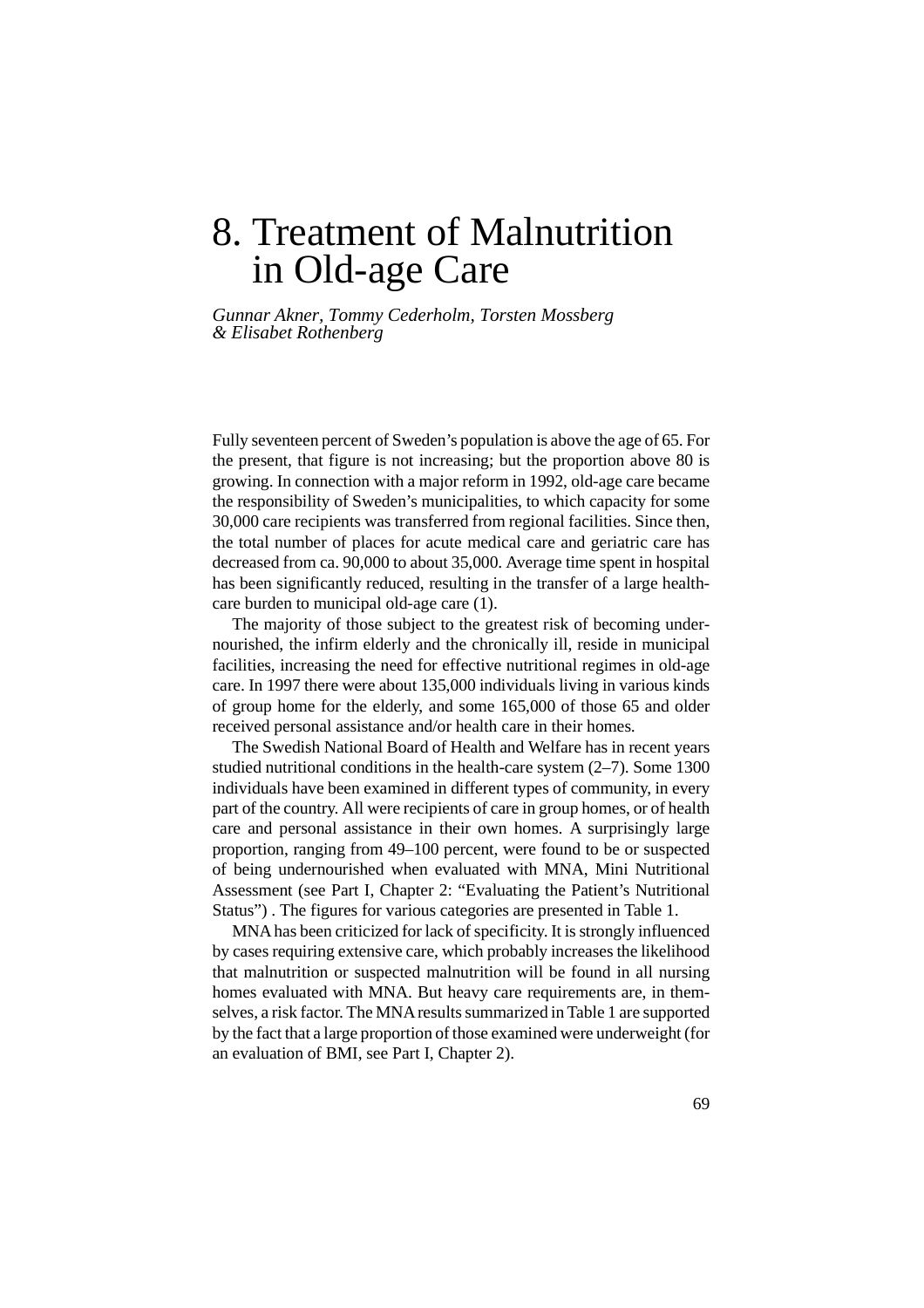| Type of care                             | Under-<br>nourished | In risk zone | BM < 20 | BMI $\leq$ 23 |
|------------------------------------------|---------------------|--------------|---------|---------------|
| Home assistance (356)                    | 6                   | 43           | 15      | 35            |
| Home health care (80)                    | 3                   | 62           | 34      | 64            |
| Service flats (349)                      | 21                  | 49           | 18      | 48            |
| Old-age home (261)                       | 33                  | 57           | 25      | 55            |
| Group home for dementia<br>patients (96) | 39                  | 51           | 19      | 54            |
| Nursing home(166)                        | 71                  | 29           | 33      | 70            |

*Table 1. Percent undernourished in municipal old-age care, according to Mini Nutritional Assessment (MNA) and low Body Mass Index (BMI).*

### Goals of nutritional care and treatment

The overriding goal for nutritional treatment of the elderly is to achieve the best possible quality of life and human function. This differs from the goal of nutritional guidelines for younger persons, where the emphasis is on preventing future illness. Food and mealtimes also have a social aspect.

### Quality regulations and guidelines. Need of special competence in municipal old-age care

According to the National Board of Health and Welfare's regulations and general guidelines (SOSFS 1996:24), all health care shall include systems for the planning, implementation, follow-up and development of highquality care. Further, all personnel shall participate in systematic, continual development of quality. The Board has also developed general guidelines for quality-enhancing systems which specify that care of the elderly and the handicapped should include systems for the establishment of quality objectives, and for the planning, implementation, follow-up and development of high-quality care. The purpose of quality-enhancing systems is to ensure that the individual's needs for care and service are satisfied. To accomplish that purpose within the area of nutrition, various types of special medical competence are required. Co-operation between such specialities is a basic precondition of high quality, according to a report of the Swedish Association of Local Authorities' Committee on Ageing (16).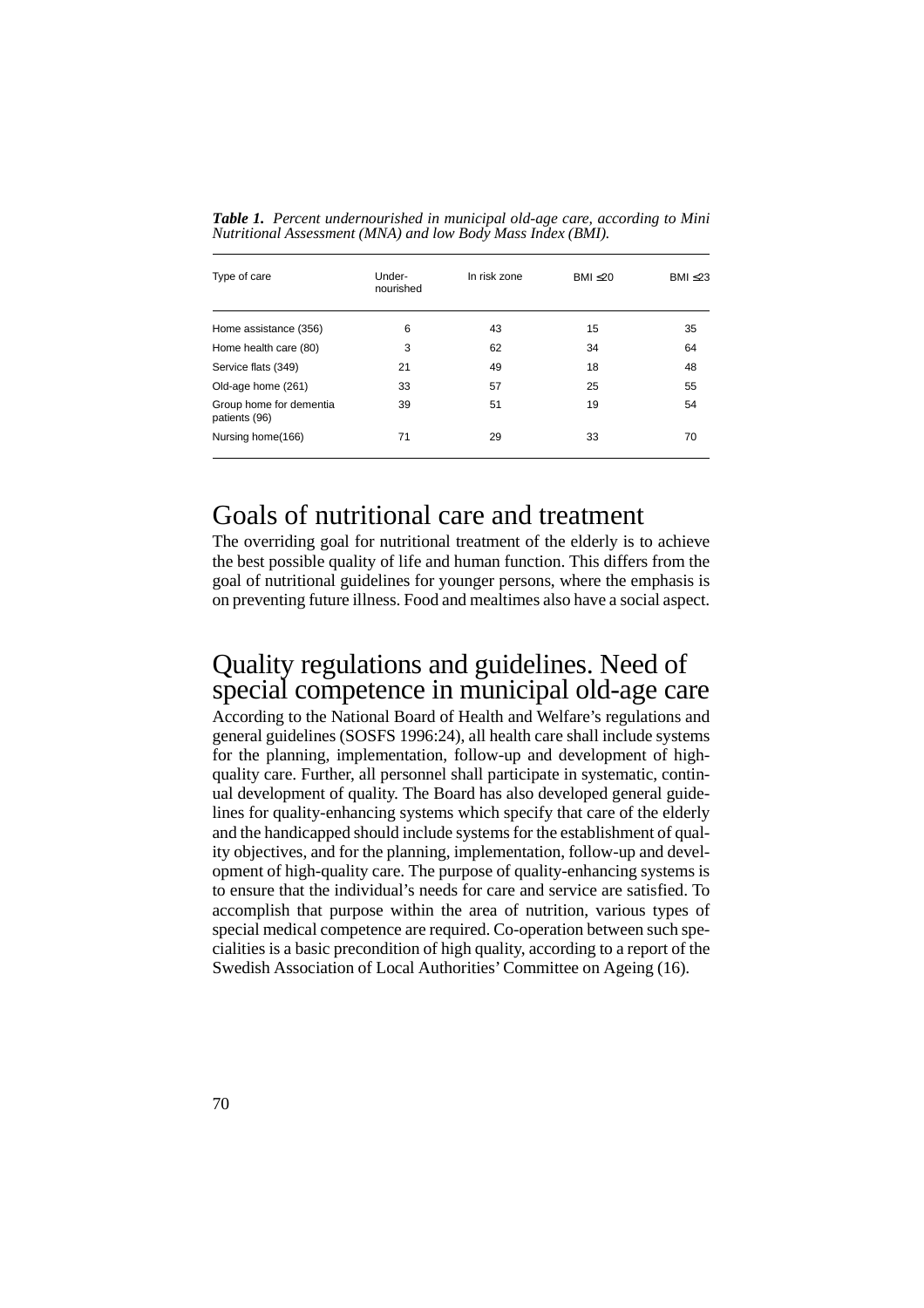# Responsibility

Care-providers are responsible for supplying food to the infirm elderly. The need for various kinds of special competencies should be clearly defined. In order for care-providers to be able to properly perform their function in this regard, the allocation of responsibility between various specialities must be clearly defined. Presented below are suggestions in that regard.

#### Political responsibility

The basic principle of political responsibility in this context is that the relevant authorities understand and support nutritional treatment as part of the total care process, and therefore initiate efforts to maximize quality. For that purpose, it is important to identify work flows and processes in, for example, regional hospitals, between hospitals and municipalities, and within municipalities. Quality-enhancing efforts that focus on the infirm elderly must therefore involve various authorities, medical specialities and social services.

#### Co-ordination of hospitals and municipalities

Nutritional treatment must be taken into account during the entire care process. The treatment of many older persons may be complete from a medical standpoint when they leave hospital after brief periods of care; but they may still be in need of active, long-term nutritional treatment when they are transferred to municipal old-age care.

The National Board of Health and Welfare's regulations and general guidelines on transfer of information and co-ordinated planning of care (SOSFS 1996:32) indicate what is to be done after the hospital phase of the patient's treatment is judged to be complete. Among other things, it is stressed that the patient's physician shall determine if the health care offered by the relevant county council is adequate to the patient's needs. Thus, it must be clearly established that there is an adequate programme of nutrition before the patient is transferred. That assessment is made jointly by the physician, the public assistance officer, the nurse in charge and/or personnel at the receiving residence or institution.

#### Municipal allocation of responsibility for nutritional treatment

For elderly persons living at home, the public assistance officer is primarily responsible. He or she also plays a key role in specifying and deciding upon the kind of assistance required. Home-assistance personnel are responsible for assessing any need for health care.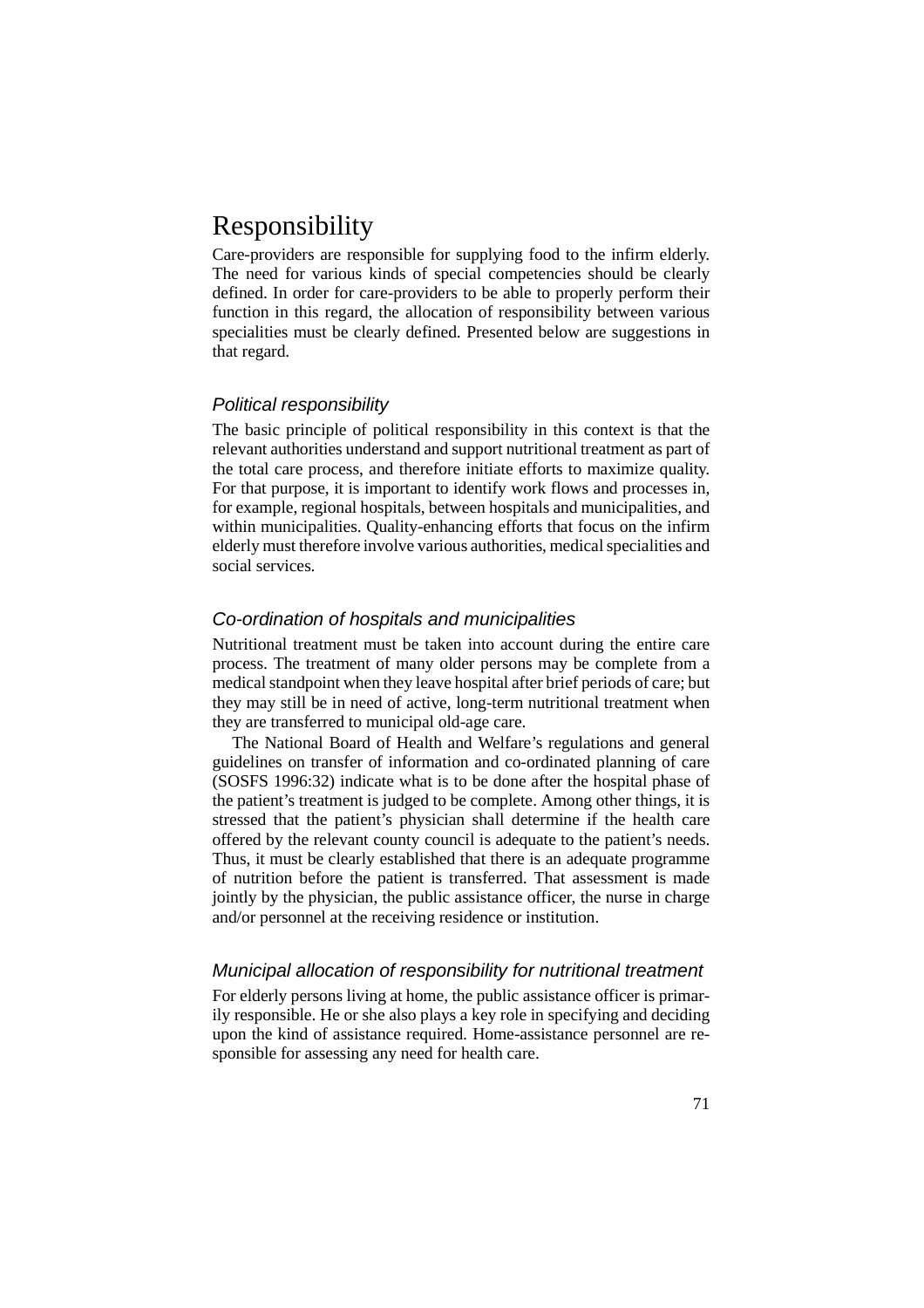It is desirable that every municipality have at least one dietician responsible for nutrition in old-age care, just as there is a medically responsible nurse. The dietician should assume the primary responsibility for the education and training of other personnel in nutritional matters, and be available for consultation by those providing home assistance and health care. Together with the physician and the medically responsible nurse, the dietician should also be responsible for establishing routines for the diets and nutrition of elderly persons in care. In addition, the dietician should initiate and suggest supplementary nutrition (liquid supplements, enriched food, etc.) and enteral nutritional treatment, as needed.

The patient's physician is responsible for assessment, prescription and treatment, and shall also ensure that various kinds of treatment are co-ordinated, followed up and evaluated on a regular basis.

#### Responsibility for diet and food preparation

It is necessary to be aware of patients' specific problems in order to supply food which is suited to their needs. Those responsible for preparing food for the elderly should therefore be trained dietary chefs. They are responsible for the menu, food preparation, compliance with national quality norms (ESS committee's recommendations), and ensuring that the food delivered matches what is ordered. Care personnel are responsible for ordering food, and must therefore have sufficient knowledge to do so. Preparing food so that it meets the needs of the individual patient should be the responsibility of a nurse or dietician. In this connection, it should be emphasized that nurses in municipal old-age care should receive training in nutritional matters.

When contracting for food services, it is necessary that specifications are formulated by someone with knowledge of nutrition, and that due consideration is given to the issues noted below. It is also important that the allocation of responsibility between the entrepreneur and care personnel be clearly specified. Further, the competence of the entrepreneur's personnel, and their eventual need of additional training, should be established beforehand.

### Guidelines for quality documentation and contract specifications

Municipalities should develop dietary programmes for the elderly in their care. Such programmes should provide guidelines for the organization of meals, including timing and types of meals, the ingredients of various meals, and the number of meals per day. The maximum time of the nightly fast should be no more than eleven hours. Programmes should also specify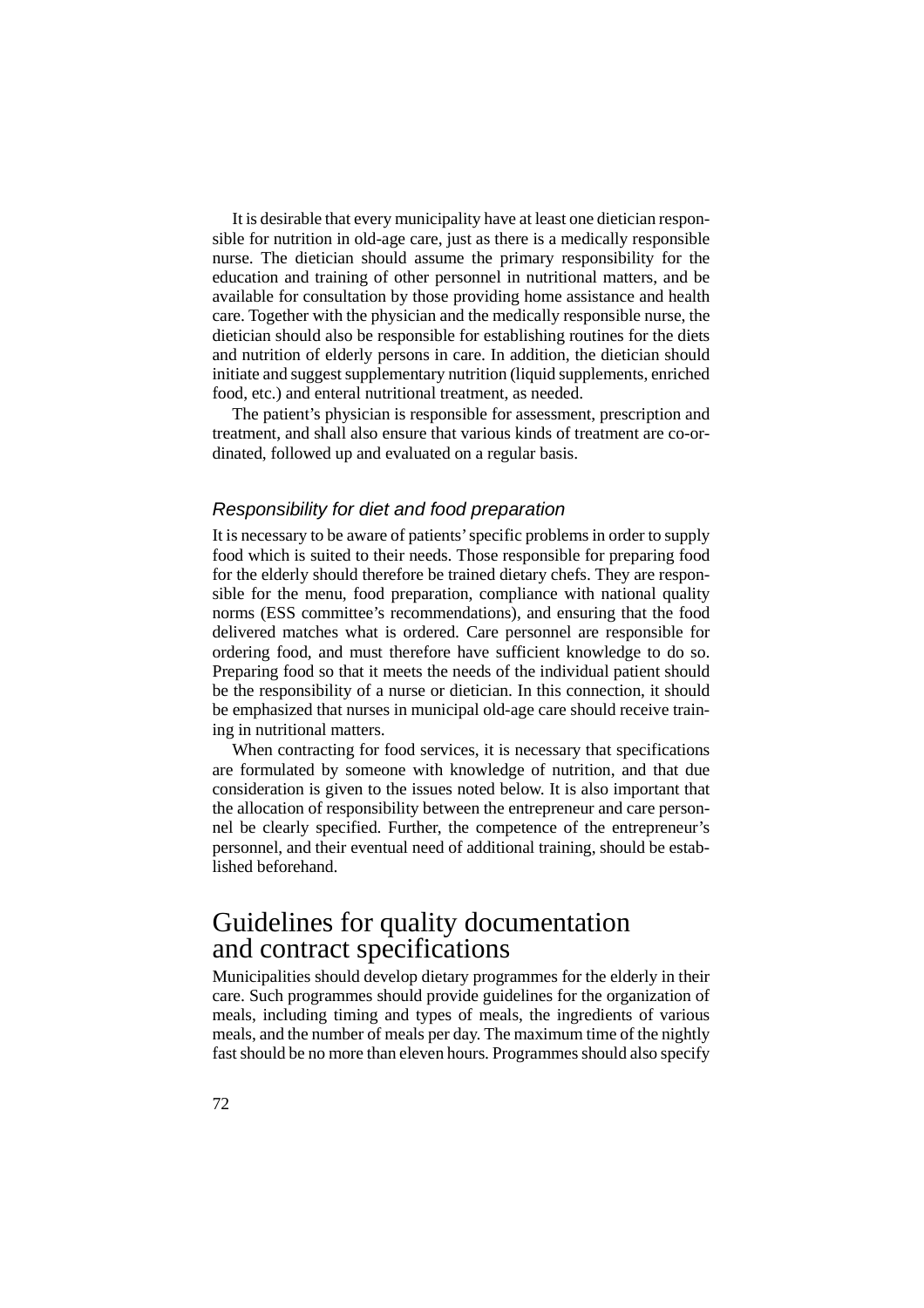demands for nutritional content, warm-up times, and what kinds of special diets and food consistencies can be offered.

Food preparation often takes place near or within the care facility. In other cases, it is possible to ensure the quality of food served to the elderly in municipal care by entering a contract with an entrepreneur. This requires a clear set of specifications, systematic follow-up (with questionnaire surveys of patients and personnel, for example), spot checks, and reviews of legally required self-administered inspections and statistics on food service. The same specifications included in contracts with entrepreneurs can also be applied to the municipality's own food service.

A study of health and food service for the elderly that was conducted in Stockholm County in 1995 found that no municipality could present a written decision by local government on the goals and specifications of food service (17). This unhappy state of affairs stimulated the municipality of Sundbyberg to develop a set of quality requirements for food served to the elderly, in co-operation with a local nursing home and the North-west Geriatric Clinic (18). After an extensive review by all interested parties, a revised proposal for suitable requirements was adopted unanimously by Sundbyberg's Committee on Old-age Care in May of 1997. This was the first formal decision on quality requirements for food in municipal old-age care in Stockholm County. The document has been published in its entirety in a book published by the Swedish Association of Local Authorities (19).

These quality requirements are now applied in all contracts for the provision of food service to old-age care in Sundbyberg. They are included as an appendix to all contractual agreements, and are also used in the municipality's own food service. Similar procedures have now been adopted by several other municipalities in Stockholm County, and also in Göteborg (20), Uppsala (21), and other locations.

The Sundbyberg study also found that providing food to the elderly is a very resource-demanding component of their care (17). Personnel spent at least five hours daily between 7:00 a.m. and 7:00 p.m. on food-related activities, which means that over forty percent of working time was devoted to the elderly's food and dining.

### Needed: competence, education and better routines

The level of knowledge concerning nutritional theory and practice within municipal old-age care varies widely, and is often inadequate. Dieticians should therefore be given responsibility for continuing education of all care personnel, in accordance with a definite teaching plan.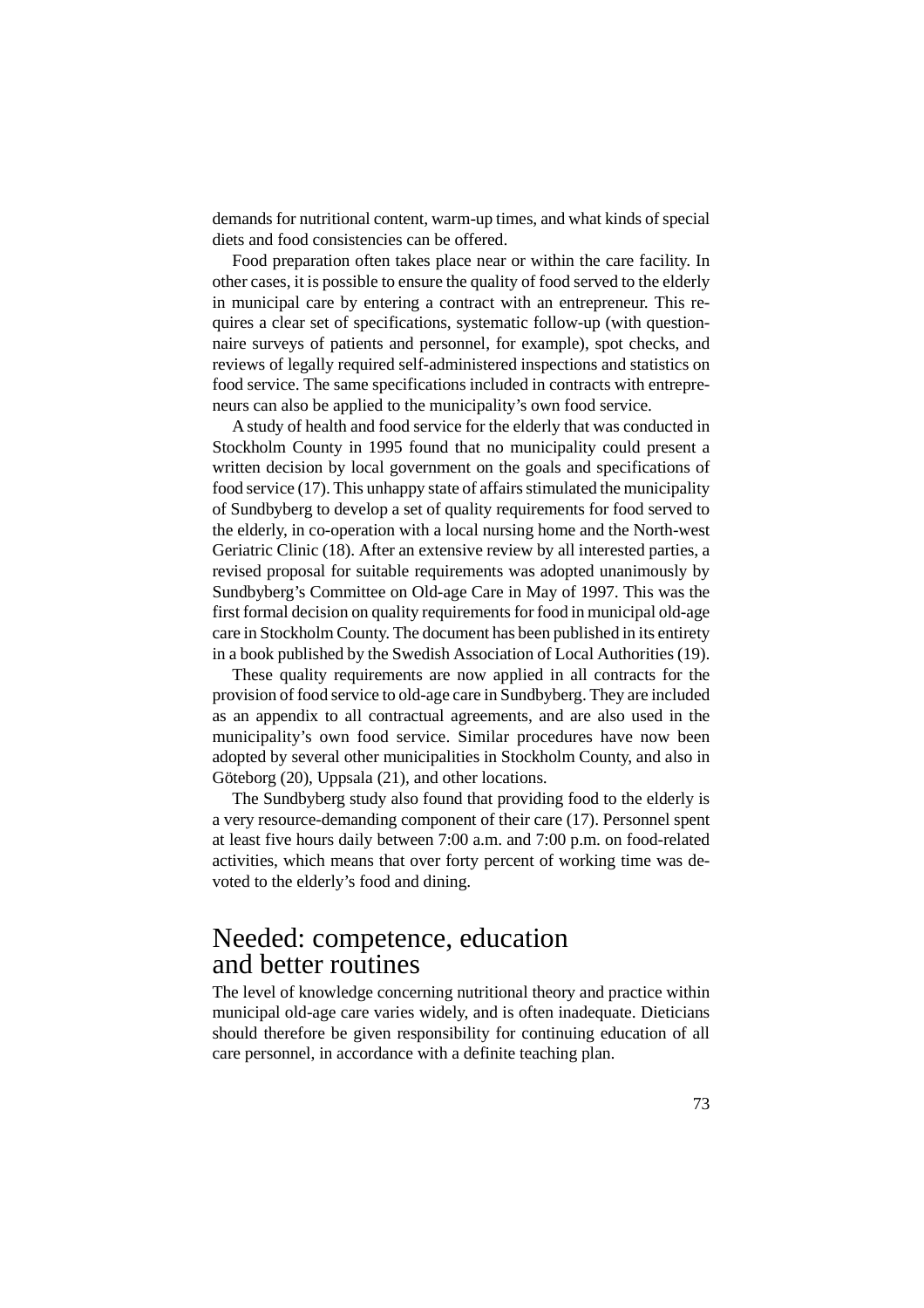### Recommended measures

It is recommended that municipalities:

- develop a dietary programme for old-age care in every municipality
- acquire nutritional competence
- educate personnel in such matters as
	- how to identify individuals at risk
	- nutritional theory, especially in regard to nutritional needs of the elderly
	- proper treatment of nutritional problems
	- documentation of nutritional treatment
- develop regulations that specify tasks and areas of responsibility
- establish contractual specifications that include essential quality requirements
- develop routines for the transfer of information between various care facilities
- ensure the quality of the elderly's food intake, that dietary programmes are followed, and that food is properly supplied to the patient
- provide personnel with enough time and opportunity to carry out the practical tasks associated with between-meal snacks and enriched food.

### Realistic goals

During the last days of life, many elderly persons are ill, lack appetite and lose weight. To some extent, this is unavoidable, and it is unrealistic to believe that it is always possible to restore a normal state of nutrition. In the terminal phase of life, food is often of minor interest. Good oral hygiene, pain mitigation and general care may then be more important.

However, most of those in old-age care still have many years of life remaining. For them, adequate nutrition is a precondition of functional ability and high quality of life. Much remains to be done. With one of the world's oldest populations, Sweden can take the lead in developing satisfactory routines for maximum prevention of malnutrition in the elderly.

### References

1. Johansson L: Decentralisation from acute to home care settings in Sweden. Health Policy. 1997;41S:131–143.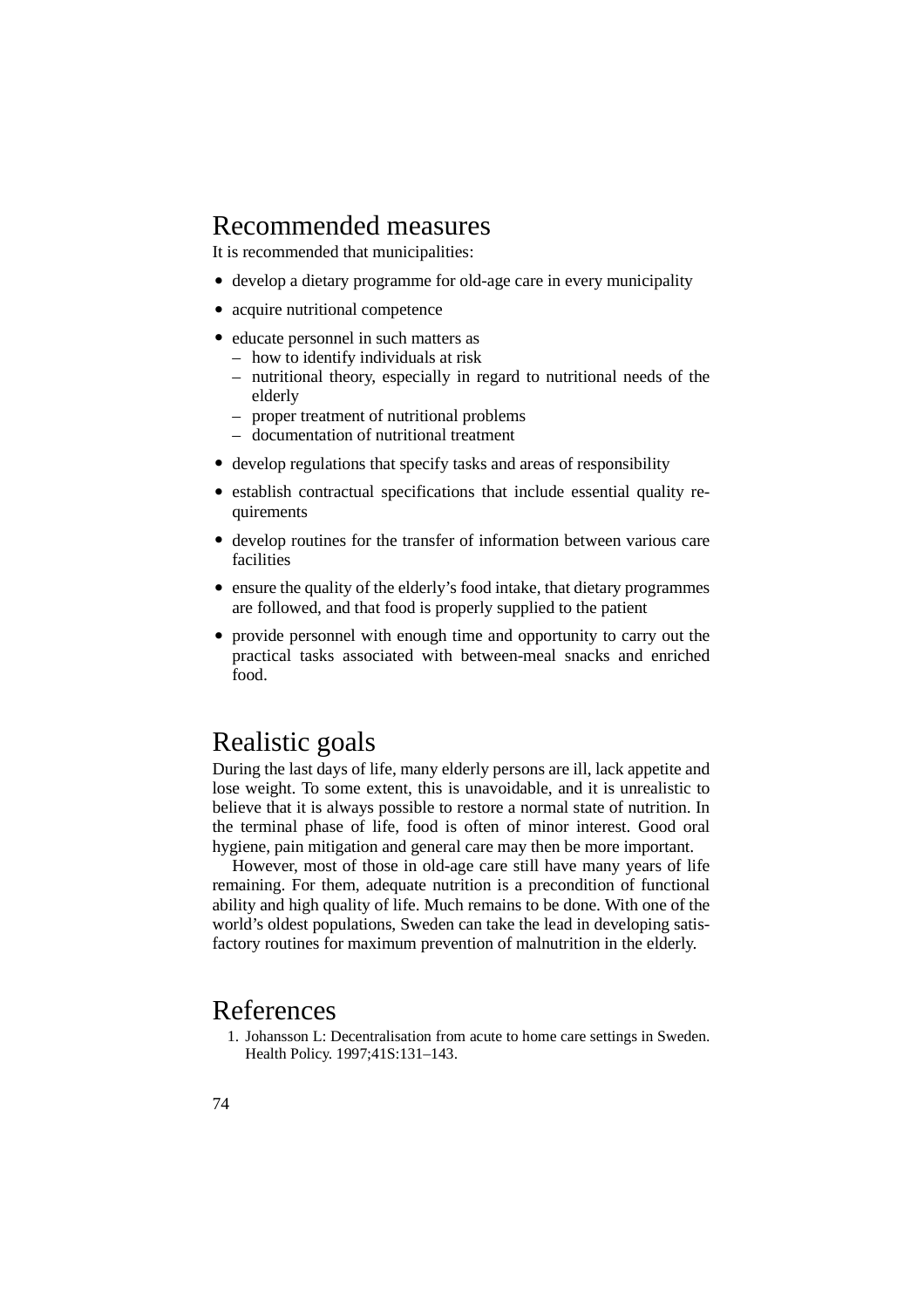- 2. Näringsproblem i äldreboendet. Äldreuppdraget 97:5. Socialstyrelsen.
- 3. Saletti A, Yifter-Lindgren E, Johansson L, Cederholm T. Nutritional status according to. Mini Nutritional Assessment in an institutionalized elderly population in Sweden. Gerontology 2000; 46: 139–145.
- 4. Näringsproblem bland hemsjukvårdspatienter. Äldreuppdraget 98:12. Socialstyrelsen.
- 5. Saletti A, Johansson L, Cederholm T. Mini Nutritional Assessment in elderly subjects receiving home nursing care. J Human Nutr Diet 1999; 12: 381– 387.
- 6. Näringsproblem bland äldre med hemtjänst. Äldreuppdraget 99:5. Socialstyrelsen.
- 7. Hellre palt än puré. Äldreuppdraget 98:10. Socialstyrelsen.
- 8. Christensson L, Unosson M, Ek AC. Malnutrition in elderly people newly admitted to a community resident home. J Nutr Health Aging 1999;3:133–9.
- 9. Elmståhl S, Persson M, Andren M, Blabolil V: Malnutrition in geriatric patients: a neglected problem? J Adv Nurs 1997;26:851–855.
- 10. Faxén-Irving G, Andreen-Ohlsson B, Cederholm T. Nutritional, cognitive and functional status, and the effect of nutrition education to the staff, in elderly living in a service house. Gerontology 1999;45:187–94.
- 11. Karlsson P, Apelberg J, Brismar K, Karlström B, Lindblad L, Cederholm T. Nutritional status and food intake in a 1-year follow-up in a group of elderly living in adapted housing. Scand J Nutrition 1999;43:70–73.
- 12. Elmståhl S, Blabobil V, Fex G, Kuller R, Steen B. Hospital nutrition in geriatric long-term care medicine. II. Effects of changed meal environment. Comprehensive Gerontology 1987;A1:29–33.
- 13. Elmståhl S, Steen B. Hospital nutrition in geriatric long-term care medicine. II. Effects of dietary supplements Age Ageing 1987;16:73–80.
- 14. Ödlund Olin A, Österberg P, Hådell K, Armyr I, Jerström S and Ljungqvist O. Energi-enriched hospital food to improve energy intake in elderly patients. JPEN 1996;20:93–97.
- 15. Larsson J, Unosson M, Ek A-C, Nilsson S, Thorslund S, Bjurulf P: Effect of dietary supplement on nutritional status and clinical outcome in 501 geriatric patients – a randomised study. Clin Nutr 1990;9:179–184.
- 16. Vår framtid äldres vård och omsorg inför 2000-talet. Slutrapport 3. (1999) Folkhälsoinstitutet, Svenska Kommunförbundet. Kommentus förlag.
- 17. Nordevang E, Callmer E. Kartläggning av måltidsservice för äldre i Stockholms län. Centrum för Tillämpad Näringslära. Rapport 19, 1995:42.
- 18. Akner G, Strand S. Nutrition inom kommunal äldreomsorg. Kvalitetskrav för äldrekost. Scand J Nutr 1998;42:87–88.
- 19. Kommunala driftentreprenader: Hallgren T, Hilborn I, Sandström L. Svenska Kommunförbundet 1997; 326–32.
- 20. Informationsavdelningen vid Göteborgs Sjukvård: Mat på sjukhus och sjukhem. Kostpolitiskt program för Göteborgs Sjukvård. 1992; 18 s.